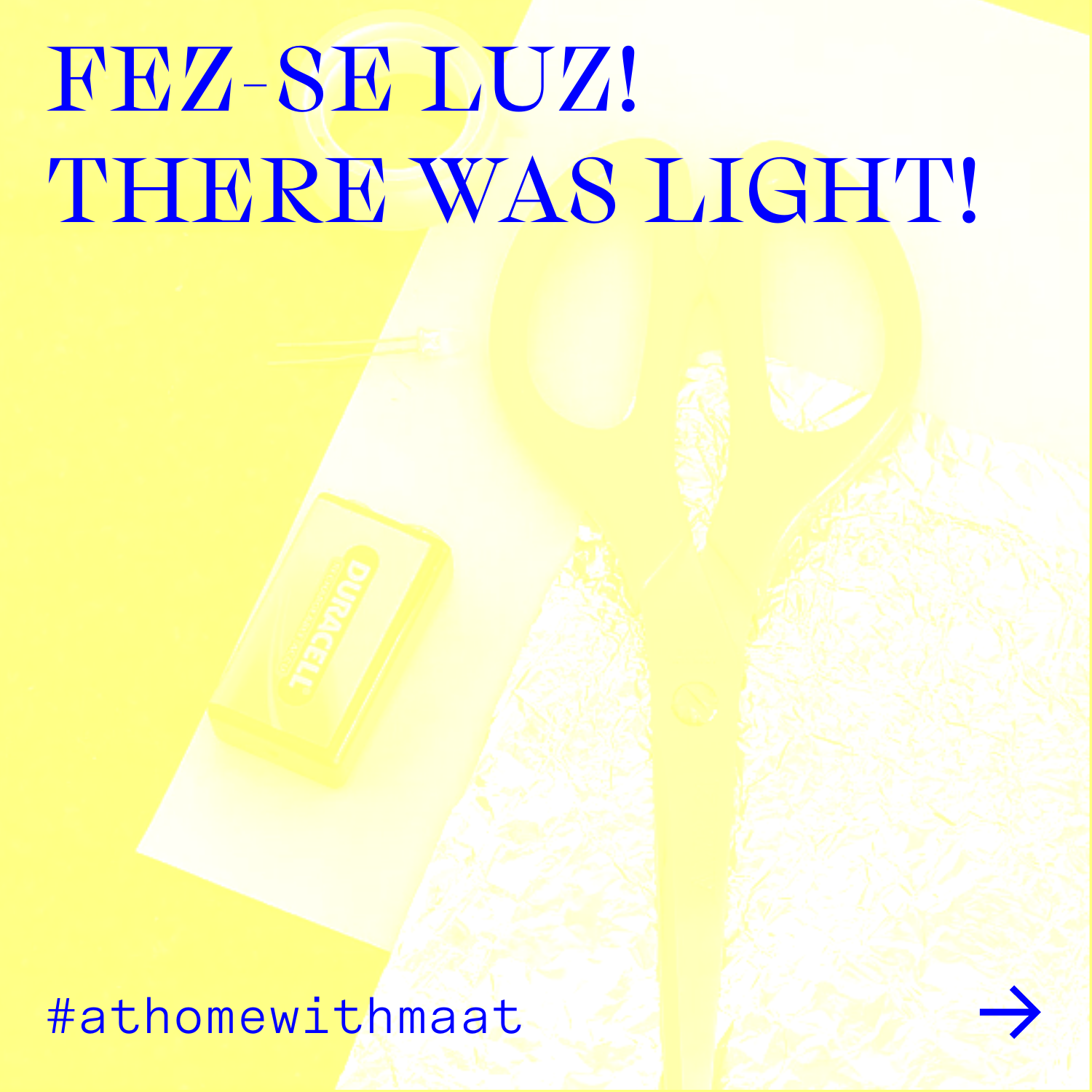### LIGHT SWITCH

Needed materials

- A4 Paper sheet, —
- Aluminium foil, —
- Scissor and duct tape,
- Rectangular battery (9 V), —
- Small LED.

#### Instructions



1. Cut a strip of paper with scissors across the width of a paper sheet. That strip should have the same width as your battery.

2. Cut a strip of aluminium foil with the same size (as the paper strip) and fold it in half two times.



3. Place the folded strip of aluminium on top of the strip of paper. It has to be in the center and perpendicular to each other and half (of the alumninuim strip) is left out of the paper. Stick it together with a piece of duct tape.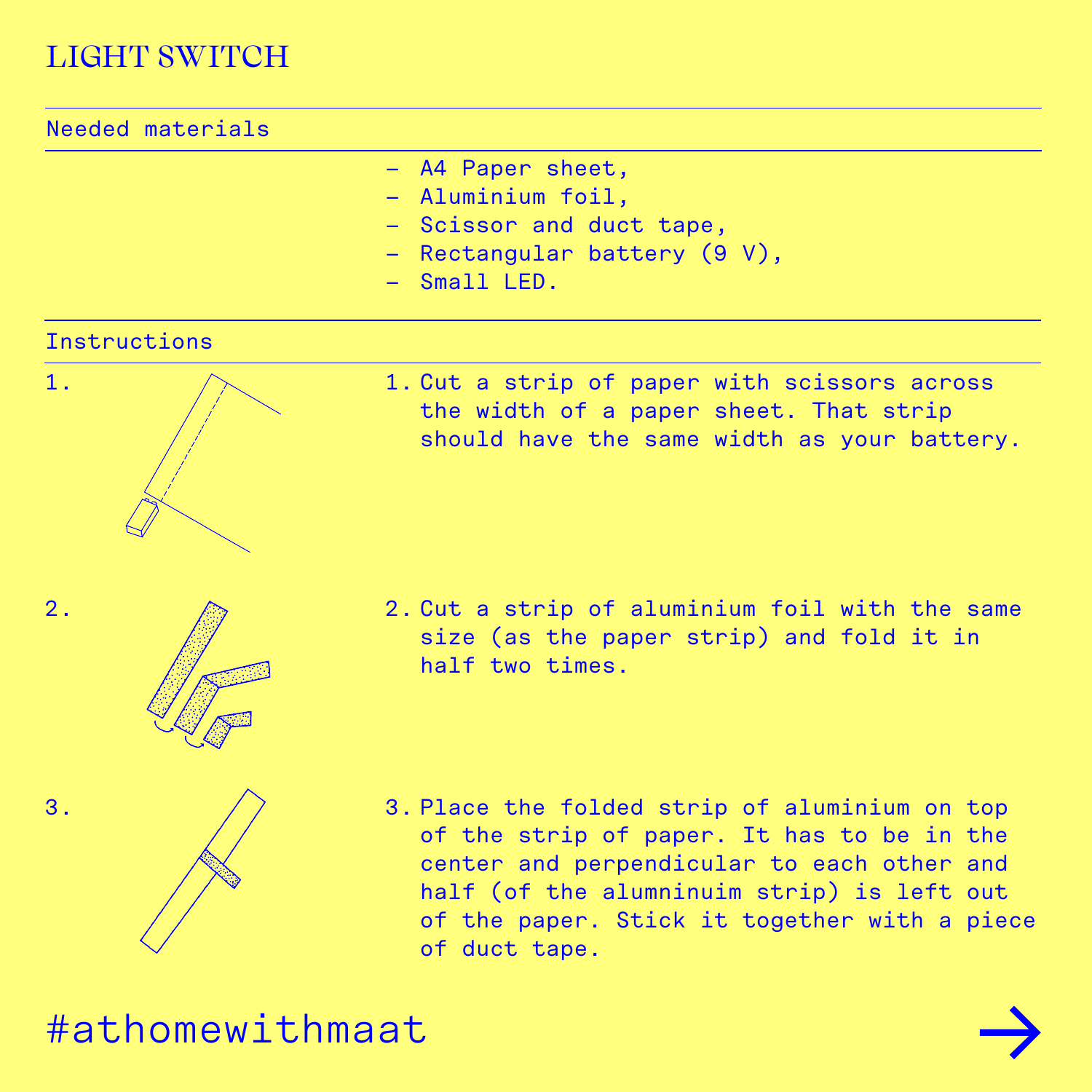### LIGHT SWITCH

#### Instructions



- 5.
- 6.

4. Cut a piece of duct tape with scissors and use it to connect the smallest LED conector to the negative terminal of the battery.

- 5. Take your paper strip with the duct tape facing down and place the aluminium strip (that was left out of the paper) in a vertical position facing up. With the vertical aluminium strip on the opposite side of the LED wrap the paper strip around the baterry, leaving the LED conector, that isn't glued to the battery, loose. After that, use a piece of duct tape to hold the loose end of the paper.
- 6. Fold the aluminium strip that was vertical so that it touches the LED conector that wasn't glued down to the battery and watch the LED light up.